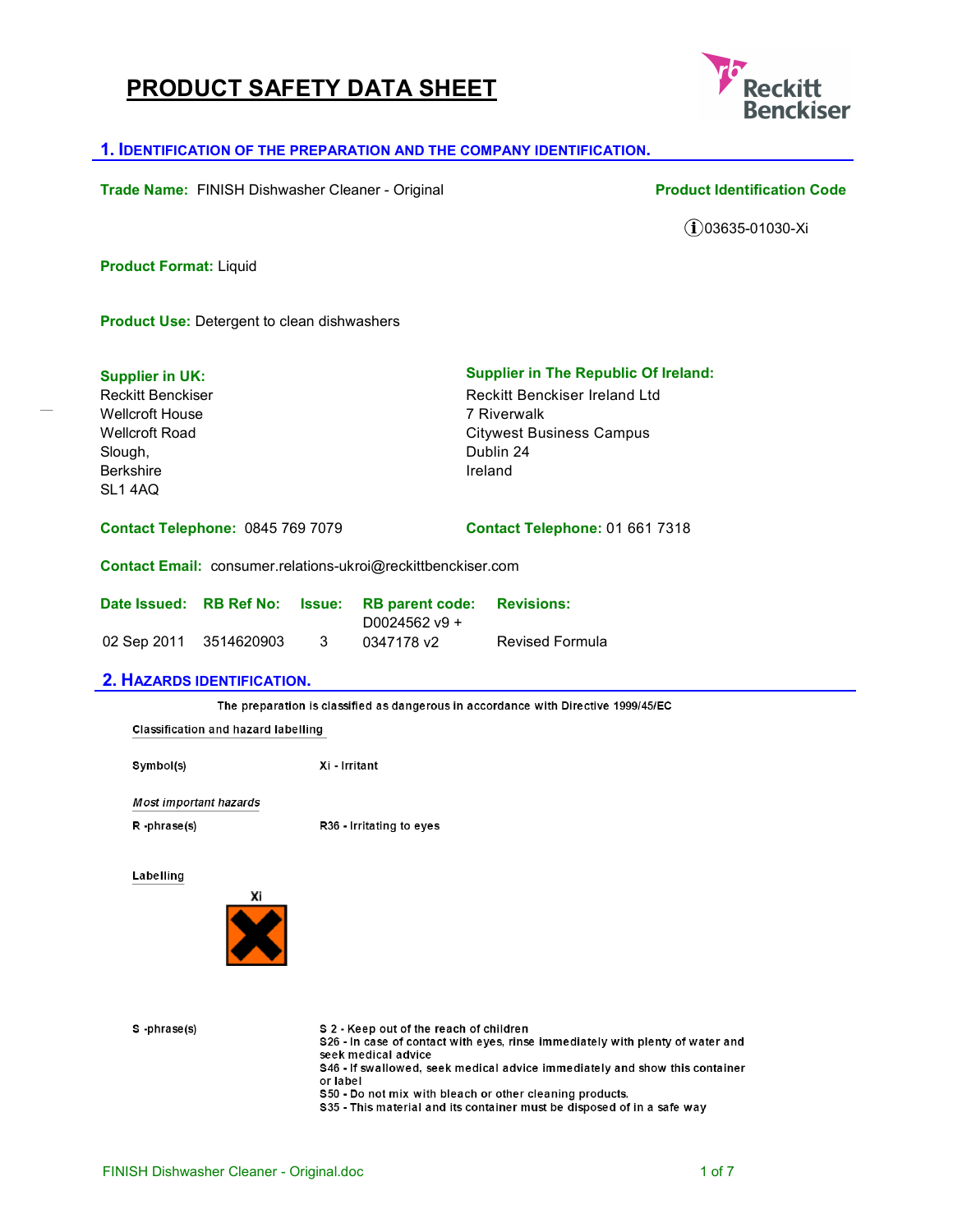

## **3. COMPOSITION / INFORMATION ON INGREDIENTS.**

| This product contains: |  |
|------------------------|--|
|------------------------|--|

| <b>Chemical Name</b> | CAS No     | EINECS / ELINCS                 | <b>REACH No</b>             | $($ % w/w)   | Proportion   Classification | <b>CLP Classification</b> |
|----------------------|------------|---------------------------------|-----------------------------|--------------|-----------------------------|---------------------------|
| Citric acid          | 77-92-9    | EINECS: 201-069- No information | available                   | $15 - 30 \%$ | $Xi$ : $R36$                | Eve Irrit. 2 (H319)       |
| C12-14 pareth-3      | 68439-50-9 |                                 | No information<br>available | $5 - 10%$    | Xi: R41                     | Eve Dam. 1 (H318)         |

Other ingredients may be present as being disclosed by the ingredient declaration on package.

For the full text of the R phrases / H-Statements mentioned in this Section, see Section 16.

# **4. FIRST-AID MEASURES.**

| Description of First Aid measures                 |                                                                                                                                   |
|---------------------------------------------------|-----------------------------------------------------------------------------------------------------------------------------------|
| General advice                                    | Immediate medical attention is required in case of contact with eyes. Show this<br>safety data sheet to the doctor in attendance. |
| <b>Skin Contact</b>                               | Wash off immediately with plenty of water.                                                                                        |
| Eye Contact                                       | In the case of contact with eyes, rinse immediately with plenty of water and seek<br>medical advice                               |
| Inhalation                                        | Move to fresh air. If symptoms persist, call a physician.                                                                         |
| Ingestion                                         | Rinse mouth. Drink plenty of water. Do not induce vomiting.                                                                       |
| <b>Notes to Physician</b>                         | Treat symptomatically                                                                                                             |
| <b>Protection of First-aiders</b>                 | Use personal protective equipment.                                                                                                |
| Most Important Symptoms and Effects               |                                                                                                                                   |
| Signs and symptoms                                | No information available                                                                                                          |
| <b>Chronic effects:</b>                           | No information available                                                                                                          |
| <b>Medical Attention and Special</b><br>Treatment | Treat symptomatically.                                                                                                            |

# **5. FIRE-FIGHTING MEASURES.**

| Suitable Extinguishing Media:        | As suitable for the surrounding fire.                                                                    |
|--------------------------------------|----------------------------------------------------------------------------------------------------------|
| fire-fighters                        | Special protective equipment for Wear self contained breathing apparatus for fire fighting if necessary. |
| <b>Precautions for fire-fighting</b> | Standard procedure for chemical fires.                                                                   |

## **6. ACCIDENTAL RELEASE MEASURES.**

| <b>Personal Precautions:</b>      | Use personal protective equipment. Avoid contact with the skin and the eyes.                                                                                                                        |
|-----------------------------------|-----------------------------------------------------------------------------------------------------------------------------------------------------------------------------------------------------|
| <b>Environmental Precautions:</b> | Prevent product from entering drains.                                                                                                                                                               |
| Methods for Cleaning up:          | Soak up with inert absorbent material. Pick up and transfer to properly labelled<br>containers for disposal. After cleaning, flush away traces with water. Prevent product<br>from entering drains. |
| <b>Methods for Containment:</b>   | Prevent further leakage or spillage if safe to do so.                                                                                                                                               |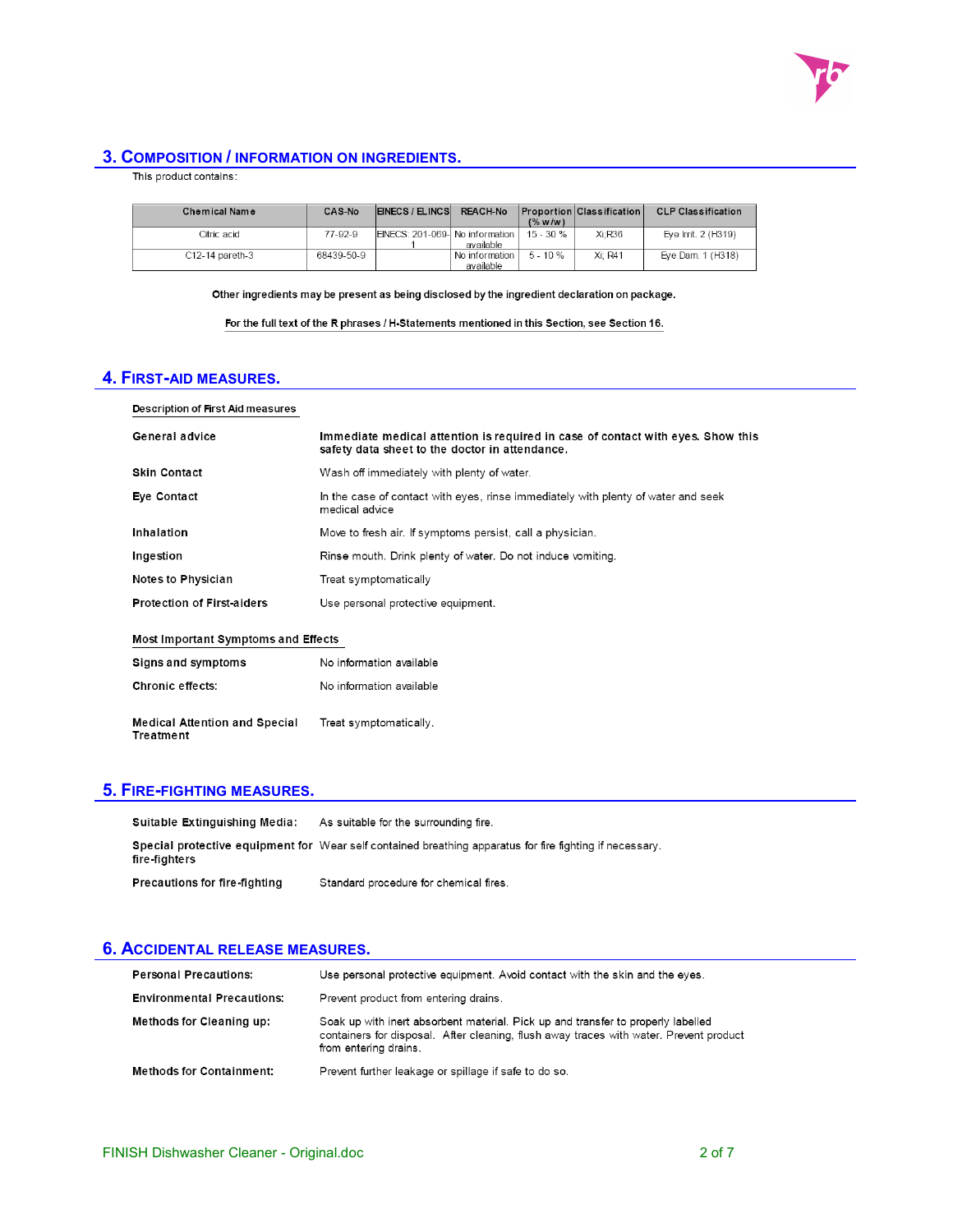

# **7. HANDLING AND STORAGE.**

| Handling:                     | Ensure adequate ventilation<br>Wear personal protective equipment                                                                    |
|-------------------------------|--------------------------------------------------------------------------------------------------------------------------------------|
| Storage:                      | Keep container tightly closed in a dry and well-ventilated place<br>Keep from freezing<br>Keep at temperatures below 40 °C / 104 °F. |
| <b>Storage Classification</b> | 12 (=Non-combustible liquids, following German VCI-concept)                                                                          |
| Recommended use               | Detergent to clean Dishwashers                                                                                                       |

### **8. EXPOSURE CONTROLS AND PERSONAL PROTECTION.**

### **Control parameters**

Empty spaces in the table above, indicate there is no exposure limit data available for that particular chemical in<br>that particular country / region.

| Occupational exposure controls       |                                                                                    |  |  |
|--------------------------------------|------------------------------------------------------------------------------------|--|--|
| <b>Engineering Controls:</b>         | Ensure adequate ventilation. Maintain air concentrations below exposure standards. |  |  |
| Hygiene measures:                    | When using, do not eat, drink or smoke.                                            |  |  |
| <b>Personal Protective Equipment</b> |                                                                                    |  |  |
| <b>Respiratory Protection:</b>       | None required under normal usage.                                                  |  |  |
| Eye Protection:                      | Tightly fitting safety goggles.                                                    |  |  |
| <b>Skin and Body Protection:</b>     | None required under normal recommended<br>use conditions.                          |  |  |

Environmental exposure controls<br>Do not allow material to contaminate ground water system. Local authorities should be advised if significant spillages cannot be contained.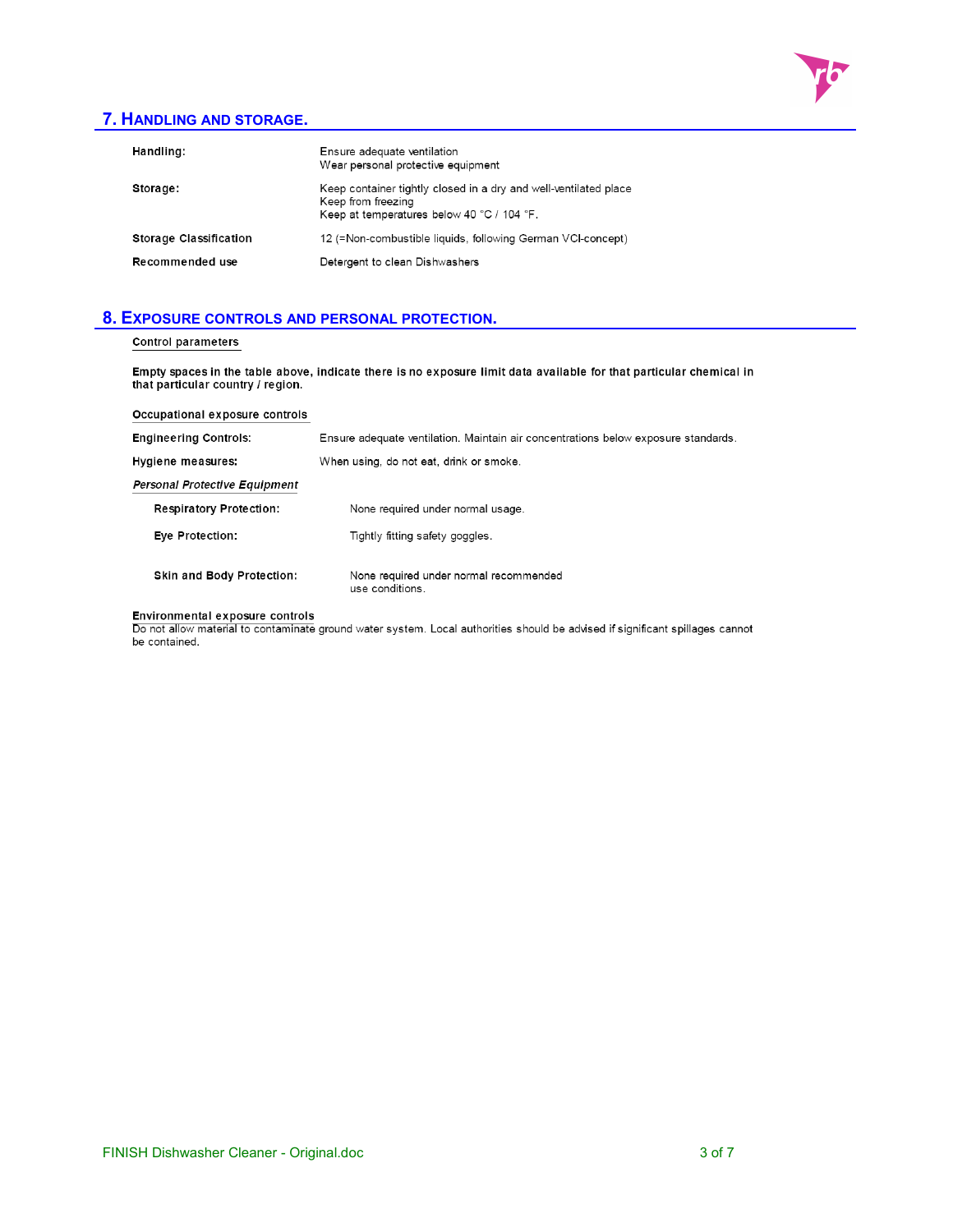

# **9. PHYSICAL AND CHEMICAL PROPERTIES.**

| Information on basic physical and chemical properties     |                                                    |  |
|-----------------------------------------------------------|----------------------------------------------------|--|
| <b>Physical State:</b>                                    | Liquid                                             |  |
| Appearance:                                               | Liquid.                                            |  |
| Colour:                                                   | Yellow, or, Blue                                   |  |
| Odour:                                                    | perfumed, typical to meet the Tradename descriptor |  |
| рH                                                        | $1.5 \pm 0.2$ (100 %)                              |  |
| Interpretation of reserve                                 | -Confirmed by experimental data:<br>not corrosive  |  |
| Melting point/range                                       | Not relevant                                       |  |
| <b>Boiling Point/Range:</b>                               | $< 100^{\circ}$ C                                  |  |
| Flash Point:                                              | Not applicable                                     |  |
| <b>Evaporation Rate:</b>                                  | Not relevant                                       |  |
| <b>Flammability Limits in Air:</b>                        |                                                    |  |
| Lower Flammable /<br><b>Explosive Limit in Air:</b>       | Not relevant                                       |  |
| Upper Flammable /<br><b>Explosive Limit in Air:</b>       | Not relevant                                       |  |
| Vapour pressure:                                          | Not applicable                                     |  |
| Vapour density                                            | Not applicable                                     |  |
| Specific Gravity / Density [g/mL]: 1.09 - 1.12            |                                                    |  |
| Solubility:                                               | Not relevant                                       |  |
| Fat solubility:                                           | Not relevant                                       |  |
| <b>Autoignition Temperature:</b>                          | Not relevant                                       |  |
| Viscosity:                                                | Not relevant                                       |  |
| <b>OTHER INFORMATION No further information available</b> |                                                    |  |

# **10. STABILITY AND REACTIVITY.**

| Stability                                   |                                                                                                      |
|---------------------------------------------|------------------------------------------------------------------------------------------------------|
| Stability                                   | Stable under normal conditions.                                                                      |
| <b>Reactivity Hazard</b>                    |                                                                                                      |
|                                             |                                                                                                      |
| <b>Hazardous Reactions:</b>                 | None                                                                                                 |
| <b>Conditions to Avoid:</b>                 | Strong sunlight for prolonged periods.<br>Avoid temperatures above 40 °C / 104 °F<br>Avoid freezing. |
| Incompatible products                       | Do not mix with chlorine bleach and strong alkali compounds. Corrodes base metals.                   |
| <b>Hazardous Decomposition</b><br>Products: | None known                                                                                           |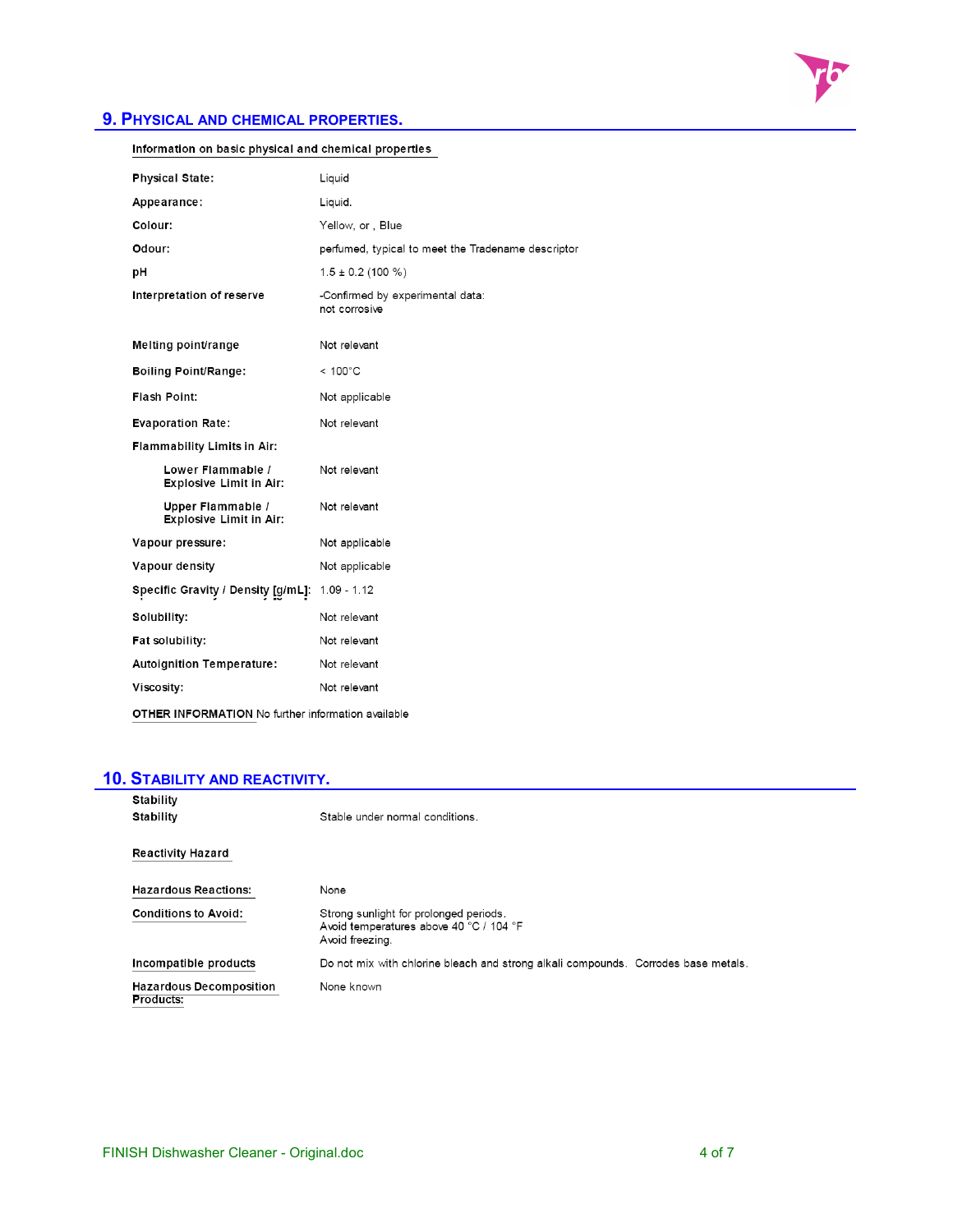# **11. TOXICOLOGICAL INFORMATION.**

# PRODUCT TOXICITY DATA

| LD <sub>50</sub> Oral:                                   | >2000 mg/kg (rat) estimated estimated                                                           |
|----------------------------------------------------------|-------------------------------------------------------------------------------------------------|
| LD <sub>50</sub> Dermal:<br>$LC_{50}$ Inhalation (Dust): | >2000 mg/kg (rat) estimated<br>>5 mg/m <sup>3</sup> (dust) estimated                            |
| LC <sub>50</sub> Inhalation (Vapor):                     | >20 ml/m <sup>3</sup> (vapor) estimated                                                         |
| <b>ACUTE EFFECTS</b>                                     |                                                                                                 |
| Eye Irritation                                           | Irritating to eyes.                                                                             |
| <b>Skin Irritation</b>                                   | None expected during normal conditions of use.                                                  |
| Inhalation                                               | None expected during normal conditions of use.                                                  |
| Ingestion                                                | Health injuries are not known or expected under normal use.                                     |
| Sensitization                                            | Not expected to be a skin sensitiser.                                                           |
| <b>Chronic Effects</b>                                   | No information available.                                                                       |
| <b>Specific Effects</b>                                  |                                                                                                 |
| <b>Carcinogenic Effects:</b>                             | Not listed as carcinogenic by OSHA, NTP or IARC.                                                |
| <b>Mutagenic Effects</b>                                 | No information available.                                                                       |
| Reproductive Toxicity:                                   | No information available.                                                                       |
| <b>Additional Toxicity Information:</b>                  | Information given is based on data on the components and the toxicology of similar<br>products. |

### **COMPONENT TOXICITY DATA**

| Chemical Name   | <b>CAS No</b> | LD50 Oral - with units<br>- Rat - mg/kg | LD50 Dermal - With<br>Units Rat/Rabbit<br>mg/kg | LC50 Inhalation<br>With units -<br>Rat/Rabbit |  |
|-----------------|---------------|-----------------------------------------|-------------------------------------------------|-----------------------------------------------|--|
| Otric acid      | 77-92-9       | 3000 ma/ka<br>Rat                       | no data available                               | no data available                             |  |
|                 |               |                                         |                                                 |                                               |  |
| C12-14 pareth-3 | 68439-50-9    | Rat<br>2000 ma/ka                       | no data available                               | no data available                             |  |

| Ecotoxicity:<br><b>Ecological Information:</b><br>No data available.                                                                            |
|-------------------------------------------------------------------------------------------------------------------------------------------------|
|                                                                                                                                                 |
|                                                                                                                                                 |
| <b>Aquatic toxicity:</b><br>Aquatic life may be affected by pH change from this product.                                                        |
| <b>COMPONENT TOXICITY DATA</b>                                                                                                                  |
| Citric acid                                                                                                                                     |
| $(77-92-9)$<br>Freshwater Fish<br>LC50 96 h Lepomis macrochirus 1516 mg/L                                                                       |
| EC50 72 h 120 mg/L<br>Water Flea                                                                                                                |
| C12-14 pareth-3                                                                                                                                 |
| $(68439 - 50 - 9)$                                                                                                                              |
| Freshwater Algae<br>1-10 mg/L (72 h Scenedesmus subspicatus, OECD 201)                                                                          |
| Freshwater Fish<br>1-10 mg/L (96 h Cyprinus carpio, OECD 203)                                                                                   |
| 1-10 mg/L (48 h Daphnia Magna, OECD 202)<br><b>Water Flea</b>                                                                                   |
| PBT and vPvB assessment<br>Not required                                                                                                         |
| <b>Other Information</b>                                                                                                                        |
| Ozone depletion potential; ODP; Not applicable.<br>$(R - 11 = 1)$                                                                               |
| Global Warming Potential (GWP): Not applicable.                                                                                                 |
| Additional Ecological Information:Any contained surfactants are ultimately biodegradable according to the EU Detergent<br>Regulation, 648/2004. |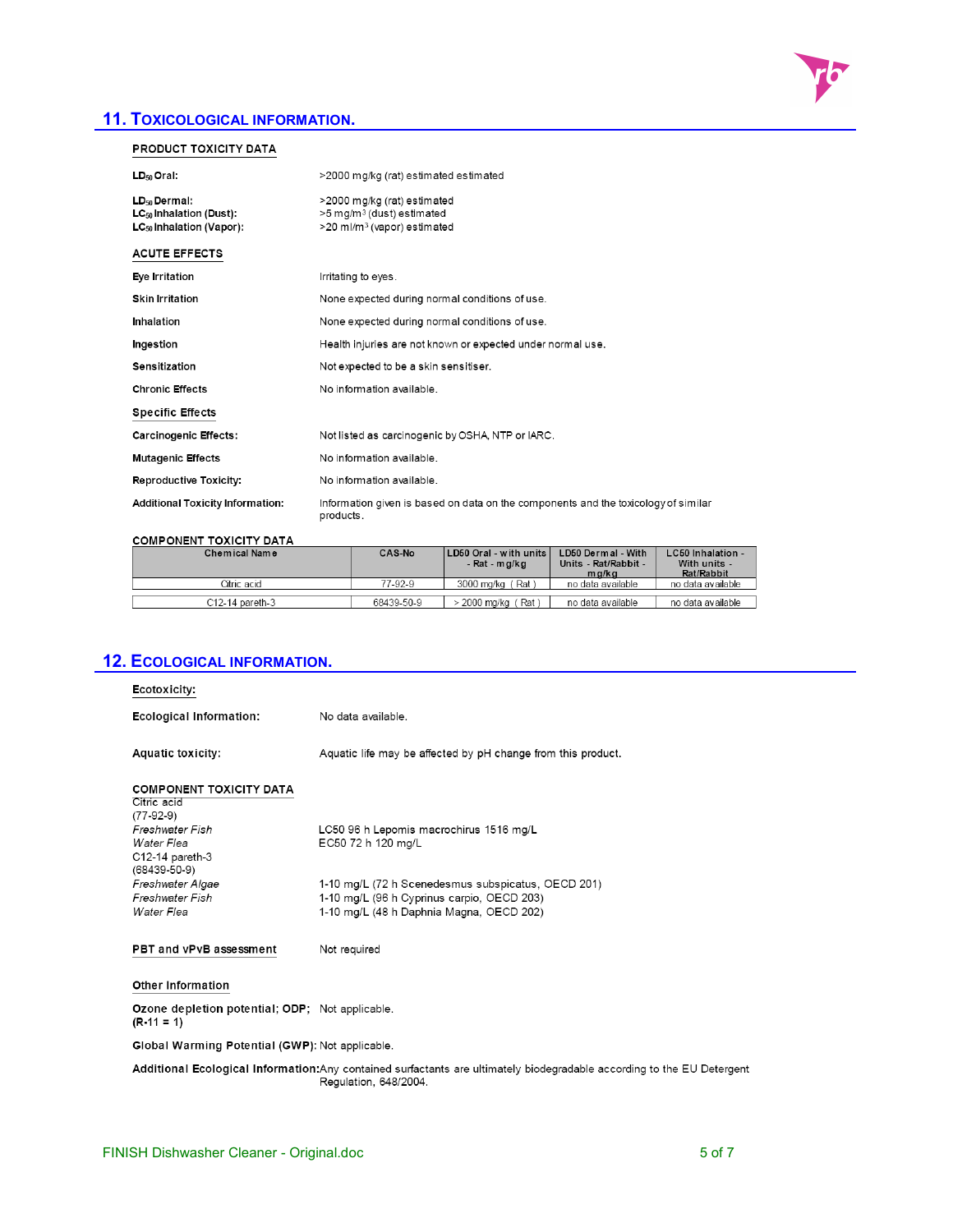

### **13. DISPOSAL CONSIDERATIONS.**

| Disposal Methods and<br><b>Containers:</b>                                     | Bulk quantities of product must be disposed of according to Local, State and Federal<br>regulations. |
|--------------------------------------------------------------------------------|------------------------------------------------------------------------------------------------------|
| Special Precautions for Landfill No information available.<br>or Incineration: |                                                                                                      |
| <b>Contaminated Packaging:</b>                                                 | Dispose of as unused product.                                                                        |
| EWC waste disposal No:                                                         | 200114 - acids                                                                                       |

### **14. TRANSPORT INFORMATION.**

| <b>General remarks</b>        | For long distance transport of bulk material or shrunk pallet take into consideration<br>sections 7 and 10. |
|-------------------------------|-------------------------------------------------------------------------------------------------------------|
| $\frac{\text{ADR}}{\text{C}}$ | Not regulated                                                                                               |
| <b>RID</b>                    | Not regulated                                                                                               |
| <b>ADN</b>                    | Not regulated                                                                                               |
| IMDG/IMO                      | Not regulated                                                                                               |
| <b>ICAO</b>                   | Not regulated                                                                                               |
| <b>IATA</b>                   | Not regulated                                                                                               |

## **15. REGULATORY INFORMATION.**

Chemical Safety Assessment following regulation 1907/2006/EC: Not relevant.

Germany, Water Endangering Classes (VwVwS):

**WGK Value** 

WGK 2: hazard to waters - water endangering - for bulk material, not applicable for product in domestic type pack sizes.

### **16. OTHER INFORMATION.**

**Risk Phrases:** R36 - Irritating to eyes. R41 - Risk of serious damage to eyes.

Text of H phrases mentioned in Section 3 H318 - Causes serious eye damage H319 - Causes serious eye irritation

This document complements the technical usage instructions but does not replace them. The information contained herein is based on our best current knowledge if the product concerned, and is given in good faith. The attention of recipients is drawn to (amongst other things) the element of risk consequent to use of the product other than that for which it was intended.

In no way does this document remove the need of the recipient of the product to fully understand and apply statutory requirements. It is the recipient's sole responsibility to take due precautions relative to the use made of the product. All information contained herein is only to assist the recipient in fulfilling their statutory duty connected with the use of hazardous materials.